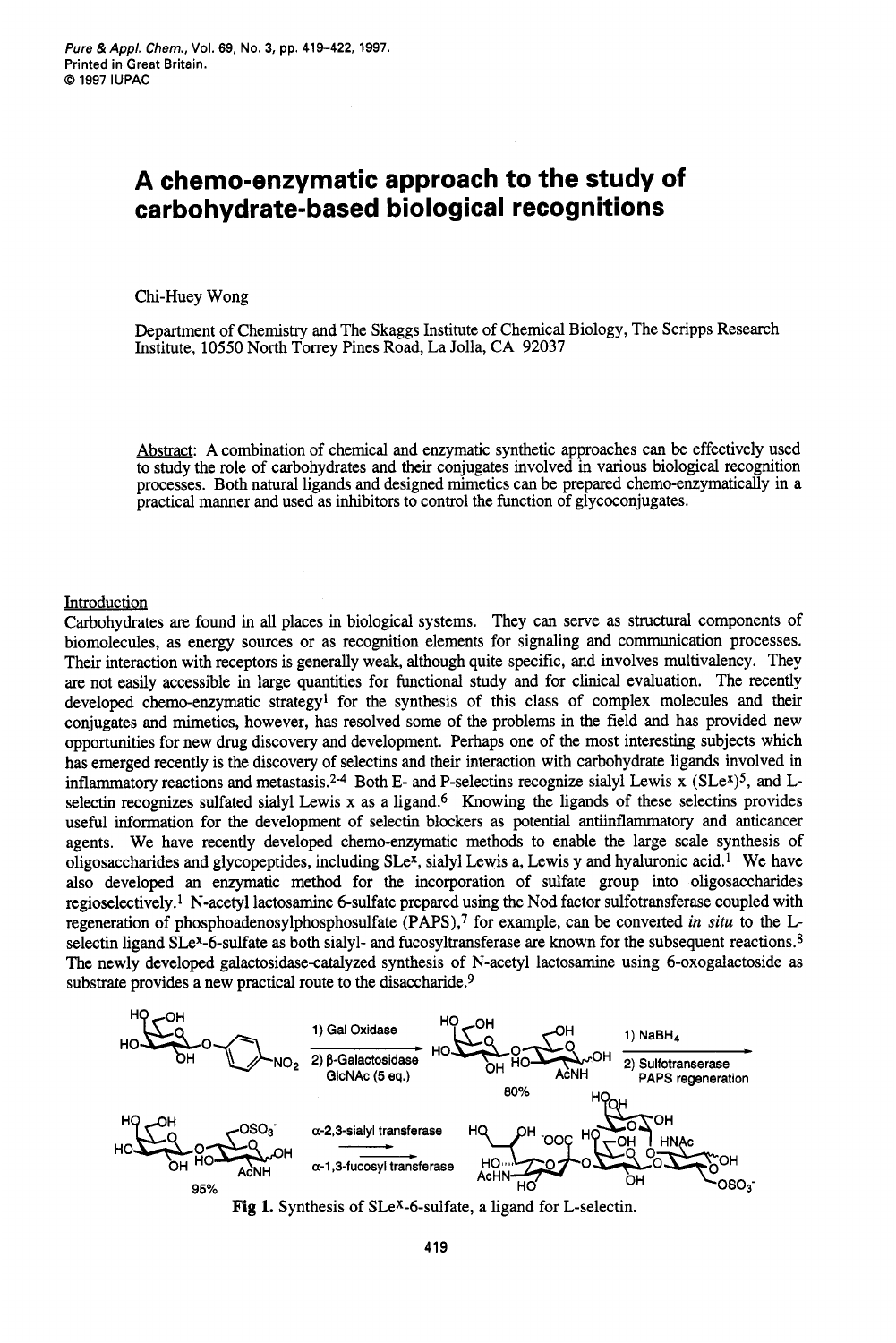In our efforts directed toward the development of new methods for the synthesis of homogenous glycoproteins, we have developed an enzymatic method for the semisynthesis of ribonuclease B glycoforms (Fig. 2).10 Treatment of the heterogeneous glycoprotein ribonuclease B with endo H gave a homogeneous monoglycosylated ribonculease which can be converted to different glycoforms by incorporating additional sugars enzymatically using glycosyltransferases. A SLe<sup>x</sup> group linked to Asn-34 via an N-glycosidic linkage has been prepared. When the monoglycosylated protein was treated with subtilisin BPN', about *5*  pieces of peptides were generated. Without isolation this **mixture** of peptides can be religated to the glycoprotein upon addition of 9 volumes of DMSO. This observation suggests that enzymatic synthesis of glycoprotehs can be accomplished by ligation of synthetic peptides and glycopeptides with subtilisin BPN' or its engineered variants followed by **glycosyltransferase-catalyzed** glycosylation. This enzymatic method for the synthesis of a glycoprotein in a single form can be used to study the effects carbohydrates have on C.H. WONG<br>
C.H. WONG<br>
C.H. WONG<br>
glycoproteins we have veloped an enzymatic methods for the synthesis of homotekese B glycoforms<br>
glycoprotein structure are where the set of the set of the set of the set of the set of the



**Fig. 2.** Enzymatic synthesis of homogenous ribonuclease glycoforms.

As mentioned before, carbohydrate-protein interactions are generally weak<sup>11</sup> and often require a multivalent approach or incorporation of additional groups into sugars or preparation of a rigid structure to mimick the bound conformation of the carbohydrate to enhance binding. Since the solution conformation<sup>12</sup> of SLe<sup>x</sup> is different from that bound to E-selectin,<sup>13</sup> less flexible structures which mimick the bound active conformation of SLe<sup>x</sup> may exhibit higher affinity for E-selectin. Many groups have been active in pursuing this approach, and those presented in Fig. 3 were prepared in our laboratory.14-15 Some of the mimetics **are**  better than SLe<sup>x</sup> as inhibitors of E-selectin. It is expected that further modification of the good mimetics by incorporating additional hydrophobic groups or by converting to multivalent species such as liposome conjugates will enhance the inhibition potency.16-17

Another approach to control the function of carbohydrates is to inhibit the enzymes involved in the biosynthesis or processing of carbohydrates of interest. Glycosidases and glycosyltransferases represent interesting targets in this regard.' In our recent work on the development of inhibitors of human -1,3 fucosyltransferase to block the biosynthesis of SLe<sup>x</sup>, we have developed a relatively good aza-saccharide inhibitor. In the presence of GDP (50  $\mu$ M) the designed aza-trisaccharide exhibits micromolar inhibition  $(IC_{50} \sim 30 \mu M)$  against the enzyme.<sup>18</sup> The key aza-sugar used in the inhibitor synthesis was prepared via a chemo-enzymatic route shown in Fig. 4. This synergistic inhibition approach is expected to be generally applicable to any glycosyltransferase, and work is in progress to use this strategy to develop better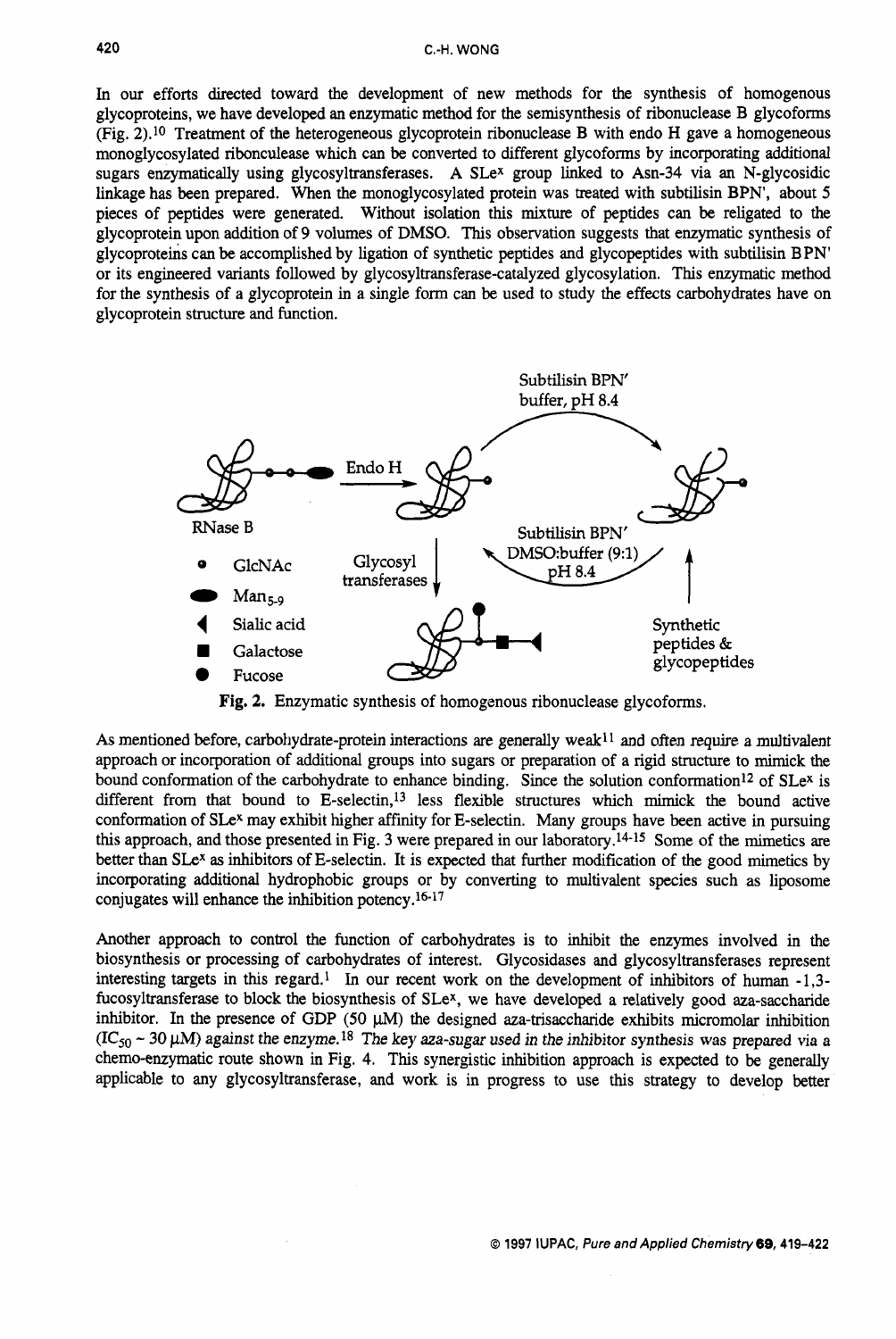

Fig.  $3$  SLe<sup>x</sup> mimetics and their relative activities as compared to SLe<sup>x</sup> (1).



Figure 4. Synthesis of a designed aza-trisaccharide as a synergistic inhibitor of human  $\alpha$ -1,3fucosyltransferase. DHAP, dihydroxyacetone phosphate; Pase, phosphatase.